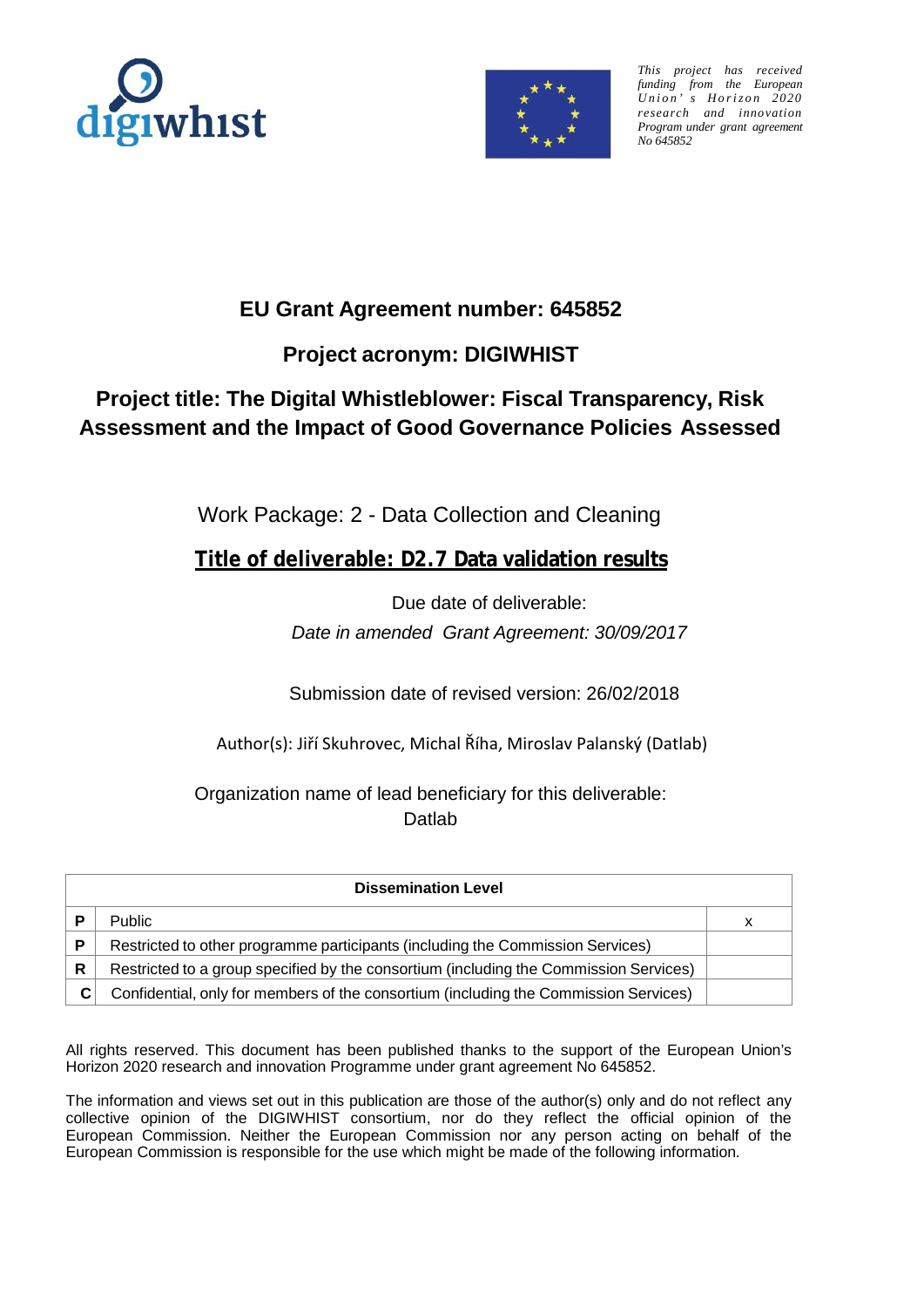## 1. Introduction

This paper describes the methodology and current output of the data validation process led by Datlab. The purpose of the process has been to check various properties of DIGIWHIST data on public procurement and provide continuous feedback to project partners. Thus the paper will:

- 1. Describe the validation methodology
- 2. Provide an overview of the work done
- 3. Summarize the current status of data quality

Datlab has used its extensive know-how in software development as well as public procurement data analytics to provide timely feedback to project partners. That led not only to a shift in data extraction strategy during the project, but more importantly towards transferring a large portion of procurement expertise towards technical staff. These steps have contributed largely to the good procurement data quality, which is paramount to the project.

However, judging from the experience with Czech and Slovak data, it takes years of work to actually fine-tune data extraction even from a single procurement source. In fact, such a job is never finished because of amendments to the legal framework and consequent changes to the data structure and terminology. Based on this experience, DIGIWHIST's goals are ambitious, even if we only aim to achieve moderate quality data within the project.

Note that since the DIGIWHIST team aims to further improve the quality of the data during the sustainability period, the data quality results are to be taken rather as state-of-the-art. In fact, the methodology has been designed in such a way, that validation is possible on an ongoing basis. That implies, that updated versions of source-specific validation reports can be published upon major data releases.

# 2. Validation methodology

During the project, the approaches and tools used for data validation have evolved quite rapidly. This has resulted not only from the changing quality of the data (from initial issues with elementary data integrity to the fine tuning of individual extraction of variables), and the change of technology used (database architecture), but mostly from the experience gained during the project. This chapter focuses on describing the final picture of optimal data validation processes, as we see them at present.

The purpose of the validation process is to ensure that procurement data collection provides DIGIWHIST with the correct data. The process has been carried out separately for each data source (after UCAM made the data available in the database), then its individual parts were repeated as needed - reflecting changes announced in the data. The final round of validation has been run prior to the production of this report.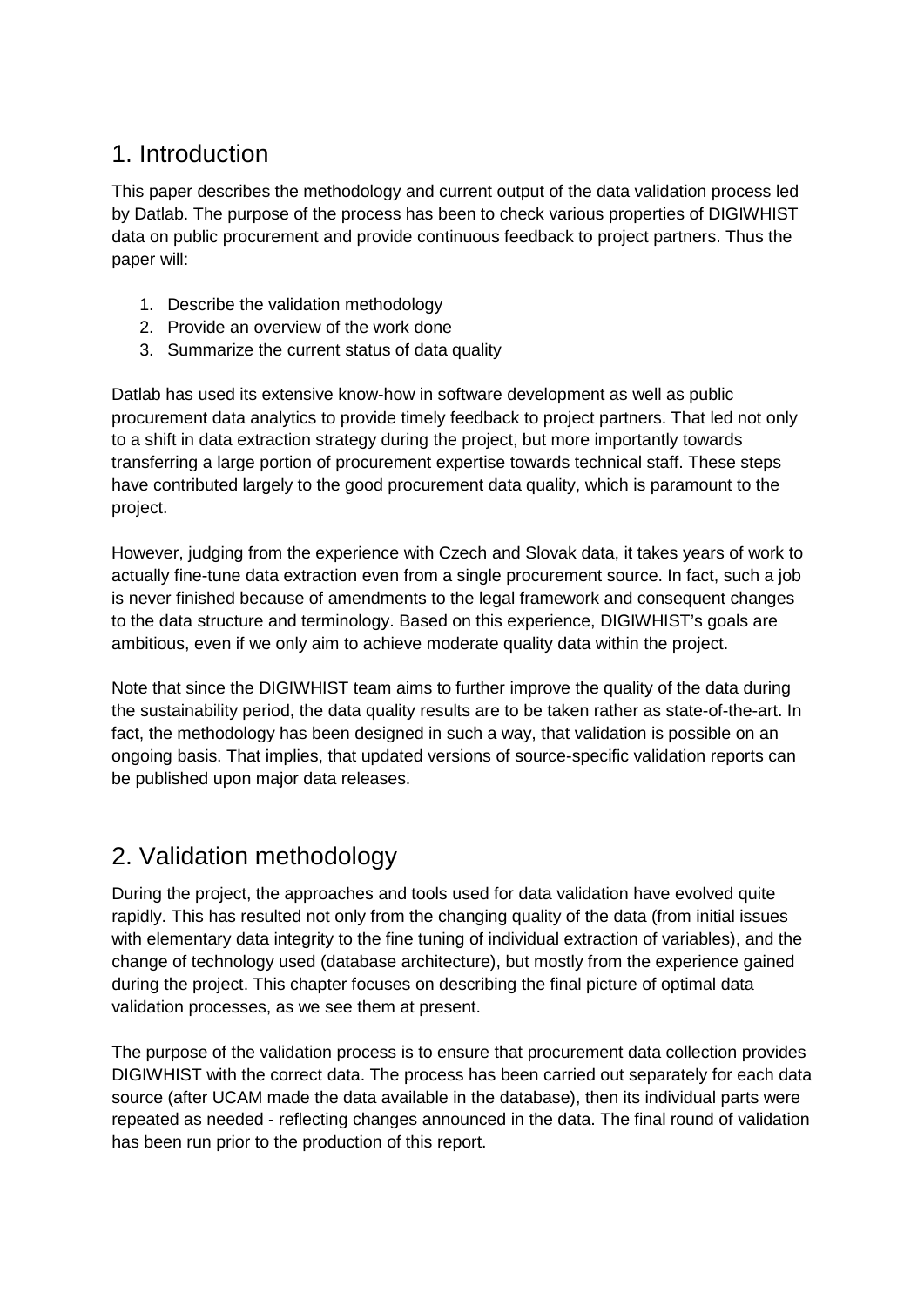Essentially, the validation process checks for four characteristics:

- 1. **integrity** = check the data integrity, consistency of its structure and content with the object model. The purpose is to ensure the basic usability of the data for use with further tools such as the opentender.eu portal, and also for further validation checks. In practice this means
	- a. Checking that numbers are numbers, dates are dates and enumeration fields contain valid values etc.
	- b. Checking the complex data structures to ensure for example we have recorded source publication, bids are nested under tender lots etc.

Whereas in theory most of these properties should be enforced by the database and software architecture, such approaches fail once NoSQL databases are used or the architecture is adapted (both are real cases).

- 2. **completeness** = ensure that we have all the announcements (tenders) present in the source system. To do that we use two methods:
	- a. Sample of publications is gathered independently of the DIGIWHIST infrastructure, then cross-checked with its data. For sources with previously collected data (CZ,SK,HU) this led to using their samples. For other sources, the manual collection of random samples was found to be the most efficient method.
	- b. Random sample data from previous releases is stored, then again used in future releases for cross-checking.

Cases of missing publications are manually reviewed, either to adjust the detection methods themselves or to report an issue to the programmer team.

The original idea was also to check the tender sums against national accounts, to cross-check the extent of government procurement spending. This exercise however turned out to provide more of an insight into the differences in legislative framework rather than data incompleteness (for details see $<sup>1</sup>$  $<sup>1</sup>$  $<sup>1</sup>$ ), and was thus dropped from this</sup> report.

3. **data availability and correctness** = The availability of individual tender attributes is monitored, on a semi-automatic basis.

For basic form types - CONTRACT AWARD and CONTRACT NOTICE, the variables that should be available are defined and their real availability in the source is checked. Both cases of present and missing variables are then manually verified against source data by Datlab and partner experts on individual sources, to confirm either an error in a source or in the DIGIWHIST database.

4. **data matching quality** = Ensure that individual publication of the same tenders are correctly matched together as well as the same bodies (suppliers, buyers). That includes detection of false positives (overmatching) as well as false negatives (undermatching). To do that, various practical heuristics with consequent manual inspection were used:

#### **Tender matching quality:**

a. Checking of unmatched awards and notices (singletons)

<span id="page-2-0"></span> <sup>1</sup> https://medium.com/datlab/the-elephant-in-the-room-acb12a0908da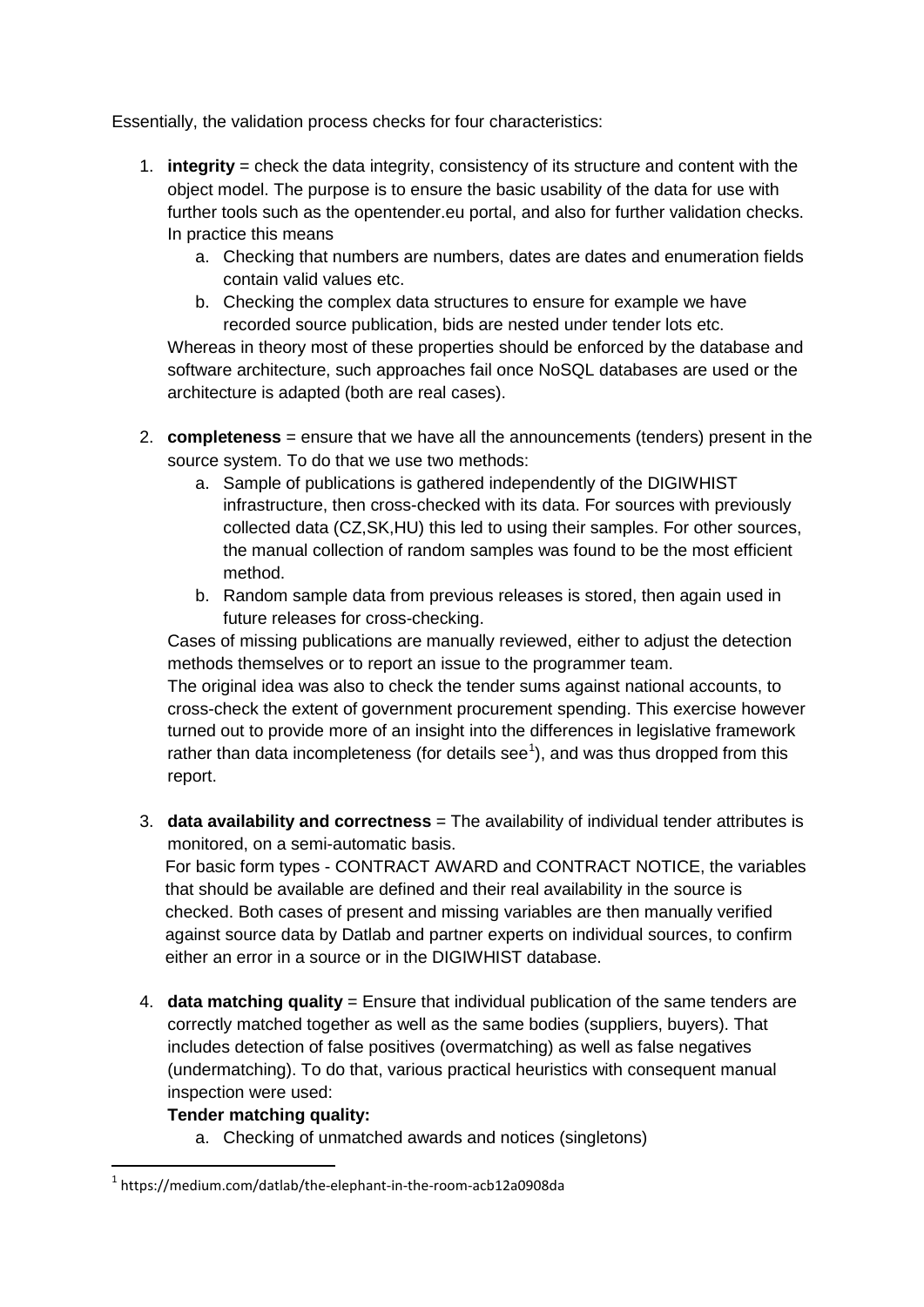- b. Checking of large groups of matched awards and notices
- c. Checking for inconsistent dates (award < notice)

#### **Body matching quality:**

- d. Checking of conflicting buyers in the same tender
- e. Checking of bodies not matched with the same name

Additionally, in the Czech and Slovak Republics and Hungary, the imported data from previous projects that were manually cleaned were used as an objective benchmark of body matching algorithms. This provided timely feedback for the fine-tuning of similarity functions and setting appropriate thresholds.

Whereas the **core output of the validation process was the internal feedback leading to improvements** in data, we also produced a single report for each country that will provide users of the data with basic information on its completeness and reliability. Thus reports using this methodology for each processed source are provided in the last chapter.

# 3. Validation prioritization

**.** 

By far the largest task in the validation process was goal 3 - checking data availability and correctness. Let us illustrate the requirements for a thorough inspection of the data produced: so far, the DIGIWHIST team has designed software to extract data from 22 sources structured in 642 different templates (most of which required a tailored approach). From each of those templates up to 250 variables present in the DIGIWHIST data template might have been theoretically extracted. In our practical experience the amount of data in a source is only 40-80 variables per tender. This implies, that only checking extraction of each variable once per each template would mean checking  $60 * 642 = 38520$  values. Even that would however not suffice, as in order to eliminate the most serious mistakes, a manual check of 10+ random publications per template is needed. **In order to ensure reasonable quality of all templates, conducting about 385 200 manual data checks would be needed**. Neither this number of manual data checks nor corrections of any identified errors would be feasible within the project scope.

In order to maximize impact on data quality, a more rational approach was chosen. Since the majority of the most relevant data is contained within a smaller portion of templates, the validation focused on the most frequent ones at each source. To take such an approach further, DIGIWHIST partners agreed on a priority list of variables<sup>[2](#page-3-0)</sup>, ensuring that issues of prices, dates and the identification of buyers and bidders will be addressed more thoroughly than other variables. Finally automated checks were employed to pre-select tenders with potentially missing variables, which were also manually checked.

<span id="page-3-0"></span> $2$ The priority variables were identified through mapping of requirements for intended risk indicators as well as other research goals.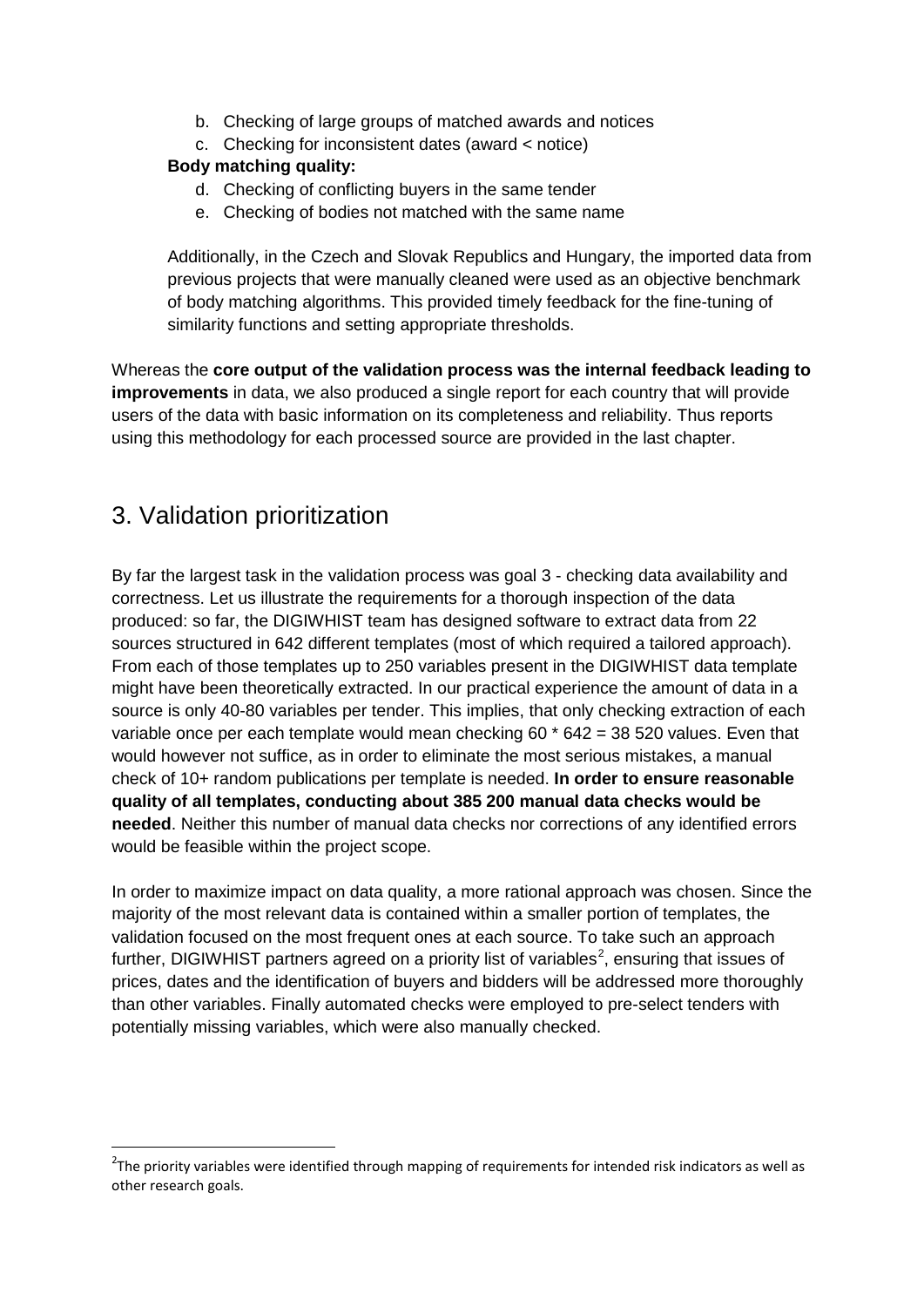## 4. Continuous error reporting and peer review

Datlab organized several rounds of data review by consortium partners (UCAM, AKKI, HSOG & OKFDE) as well as external experts (Open Contracting Partnership, TI Slovakia, Oživení Czech Republic, opentender.eu beta users). Together with internal validation efforts coordinated closely with the UCAM team this resulted into **1175 documented error reports and tasks, out of which 903 have been already resolved to date**[3](#page-4-0) . The Redmine issue tracking system maintained by Datlab has been used and tuned for purposes of the project.

All the error reports were checked and expanded by the Datlab team to provide clear explanations of what the programmers should fix. After an error has been reported as fixed, Datlab team members again re-checked whether this was correct or whether the task should be re-assigned to the programmers' team.

As a part of the process, OKFDE integrated the data into the national portals. As such this worked as a replication exercise which helped check the integrity and quality of the data and provided further feedback for the validation and data quality improvement.

The internal validation process involved repetitive checking of random samples of tenders across various types of input forms and historical periods. Also, since the data processing involves several stages (see DIGIWHIST deliverable D2.8 for details), the validation needed to look into results of those stages to pinpoint where potential errors could be created. The validation strategy thus evolved jointly with the software architecture of the data itself, and ended up examining various properties of the data at appropriate stages. Thus the checks described in the previous chapter needed to be conducted at different points in time (with main consistency checking at the early stages of source cleaning, and matching checks at the end of the matching phase etc.). This resulted in about 100 back and forth full data processing cycles coordinated with programmers.

# 5. Current data quality

In this chapter we use the processes described in the methodology chapter to provide a snapshot of the quality of procurement data extracted by DIGIWHIST to date. That means we use methods that were previously used to identify potential extraction software flaws to report on the current data quality. It is vital to stress, that such **results reflect both the quality of the published source data in the national portals and software processing by DIGIWHIST**. If the project results were perfect, then 100% of the identified flaws could be attributed to the source data quality. In practice, we are close to such a state for priority variables in countries with well-structured data and where few data templates are used, for reasons discussed in the Validation prioritization chapter.

In order to provide detailed information to the users of the data (which we consider a main priority of this deliverable), we produced separate reports per source processed. The

<span id="page-4-0"></span> $\frac{1}{3}$  $3$ We report only the reporting done with current Cambridge team, error reports in 2015 were stored in different system with limited track record)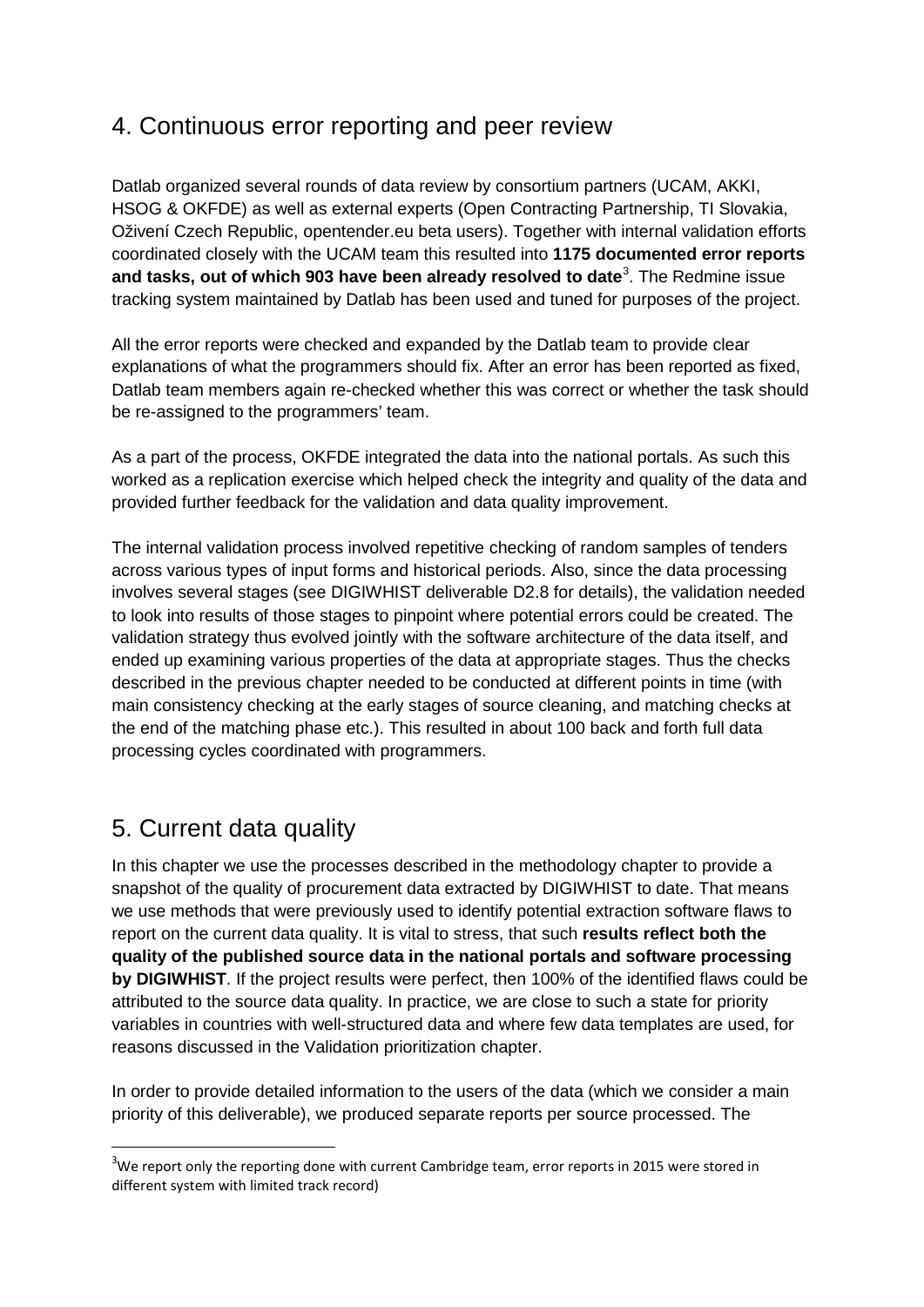methods for obtaining such results are summarized in Annex 1, the main results of the reports are summarized in the following table (figures as of 15.9.2017):

| Source<br>(country) | <b>Tenders</b> | Data<br>templates | Integrity | Complete-<br>ness | Priority<br>variables<br>quality         | Body<br>matching<br>score | Tender<br>matching<br>score |
|---------------------|----------------|-------------------|-----------|-------------------|------------------------------------------|---------------------------|-----------------------------|
| <b>TED</b>          | 2.68 M         | 10                | 100%      | 100%              | 65.28 %                                  | 42.22 %                   | 78.51 %                     |
| Czech<br>Republic   | 329K           | 43                | 100 %     | 100 %             | 82.68%                                   | 92.24 %                   | 84.36 %                     |
| Slovakia            | 132 K          | 119               | 100 %     | 100 %             | 68.05 %                                  | 98.75 %                   | 91.70%                      |
| Latvia              | 149K           | 29                | 100 %     | 100 %             | 66.61 %                                  | 97.42 %                   | 95.41 %                     |
| Poland              | 2.88 M         | 9                 | 100 %     | 100 %             | 47.39 %                                  | 46.69%                    | 76.18%                      |
| Hungary             | 99K            | 68                | 100 %     | 57.69 %           | 15.5%                                    | 100 %                     | 96.45 %                     |
| Lithuania           | 261 K          | 25                | 100 %     | 100 %             | 33.8%                                    | 46.92 %                   | 55.26 %                     |
| Croatia             | 235K           | 32                | 100%      | 100%              | 40.75%                                   | 95.94%                    | 100 %                       |
| Ireland             | 84K            | 44                | 100%      | 100%              | 23.81%                                   | 26.43%                    | 51.35 %                     |
| Estonia             | 193K           | 17                | 100%      | 100%              | 76.52%                                   | 99.37%                    | 93.30 %                     |
| Georgia             | 211 K          | 10                | 100%      | 100%              | 68.09%                                   | 98.91%                    | 100 %                       |
| Norway              | 195K           | 61                | 100%      | 100%              | 16.55%                                   | 50.24%                    | 50.00 %                     |
| Switzerland         | 112K           | 19                | 100%      | 100%              | 31.25%                                   | 65.41%                    | 86.45%                      |
| Netherlands         | 56 K           | 28                | 100%      | 100%              | 49.17%                                   | 89.84%                    | 93.41%                      |
| <b>Bulgaria</b>     | 241 K          | 26                | 100%      | 100%              | 11.09%                                   | 10.86%                    | 97.94%                      |
| Portugal            | 796K           | 5                 | 100%      | 100%              | 33.34%                                   | 99.43%                    | 91.08%                      |
| France              | 2.60 M         | 41                | 100%      | 100%              | 50.34%                                   | 84.07%                    | 74.82%                      |
| Slovenia            | 174K           | 36                | 100%      | 100%              | 22.34%                                   | 69.99%                    | 99.98%                      |
| United<br>Kingdom   | 131 K          | 6                 | 100%      | 100%              | 33.99%                                   | 87.88 %                   | 77.34 %                     |
| Romania             | 208 K          | $\mathbf{1}$      | 100%      | 100%              | $\overline{\phantom{0}}^{\phantom{0}}$ 5 | ÷,                        | $\overline{a}$              |
| Spain               | 355 K          | $\overline{7}$    | 100%      | 100%              | 65.21%                                   | 72.78 %                   | 98.37 %                     |

<span id="page-5-0"></span><sup>&</sup>lt;sup>4</sup> This number roughly corresponds to difficulties in processing the source. In some sources (like Norway) where the data structure is fairly unified, it may however be overestimating the difficulty.

<span id="page-5-1"></span><sup>&</sup>lt;sup>5</sup> There was an issue with Romanian data that did not allow stats to be reliably calculated at the time of the report. This should be fixed in near future and updated in the country validation report.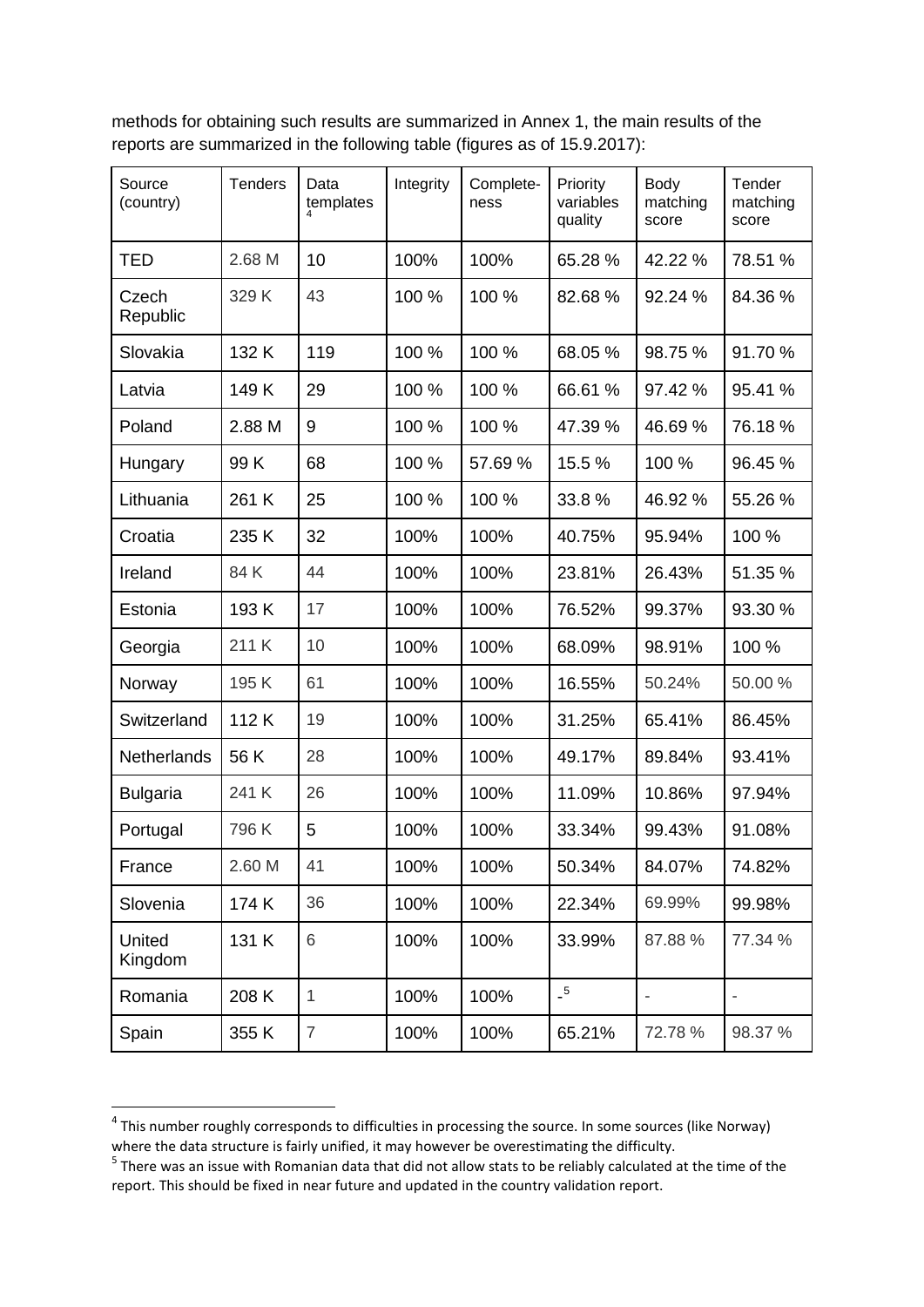Detailed scores (together with further potential methodology revisions) can be found in the country reports stored at:

[https://github.com/digiwhist/wp2\\_documents/blob/master/validation\\_reports/](https://github.com/digiwhist/wp2_documents/blob/master/validation_reports/)

Since the DIGIWHIST team plans further works on improving the data extraction, we plan to update the results jointly with releases introducing major changes. This way we will provide additional feedback to users on data about their quality.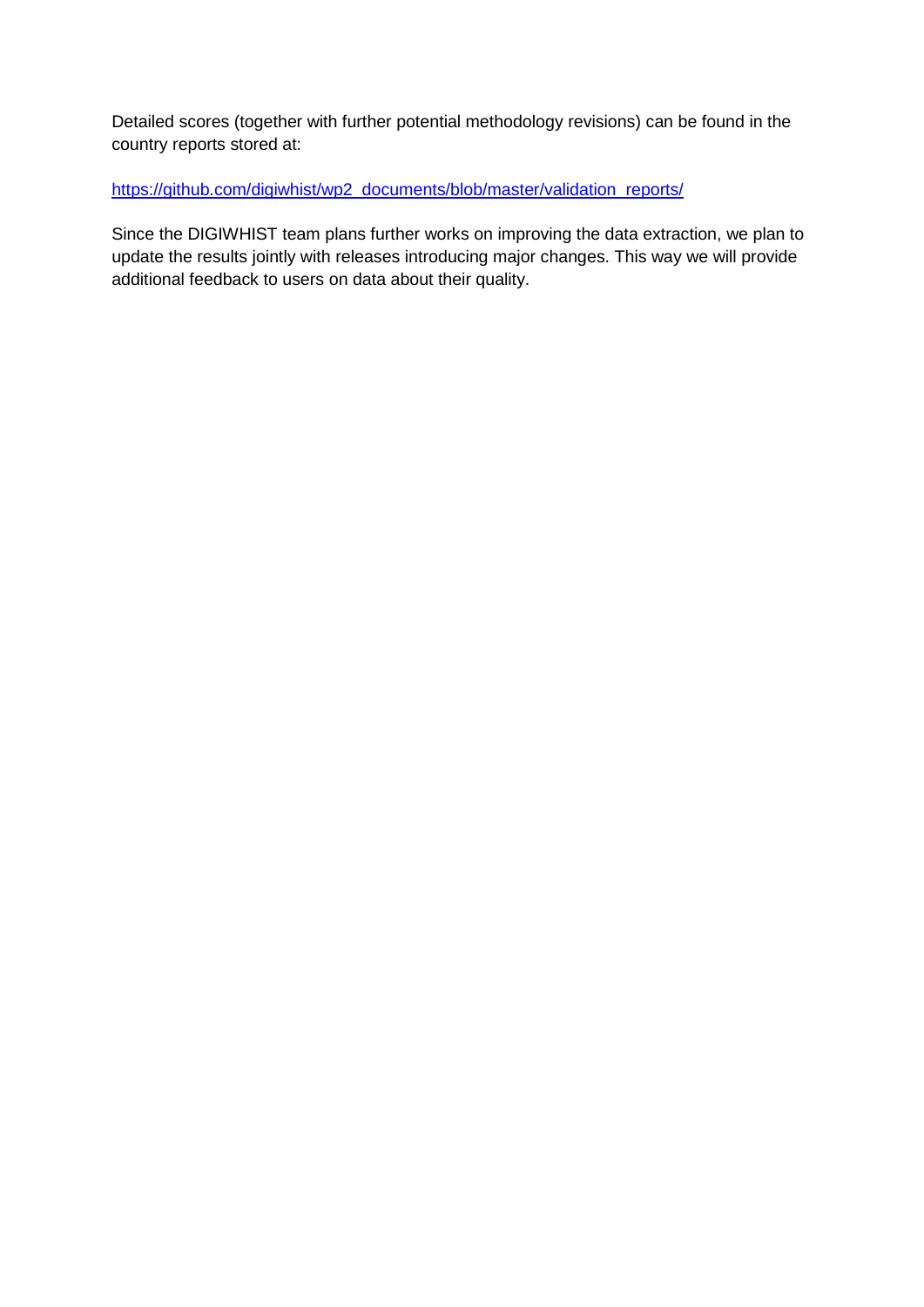# Annex 1 – methodology for country validation reports

The methodology for the calculation of reported indicators was developed to capture principles outlined in chapter 2. Essentially we proposed various statistics to check for various dimensions of data quality.

Checks were calculated over the full dataset (unless stated otherwise) as available to date. They are designed to provide value between 0 % (minimum quality) and 100 % (maximum quality). Still it needs to be noted that they cannot in principle cover all the possible issues with data, they however proved sufficient to monitor most of it.

These indicators are defined as follows:

1. **Integrity** – the score checks the consistency of the gathered clean data with the internal data model. Since the data are not stored in the form of relational tables but json structures, both structural rules and variable types are not strictly enforced by default and need to be checked. The overall figure of the rating denotes the share of individual variables in all tenders, which are in line with the data model in terms of their content and structural placement.

$$
I = \frac{\text{# Correct variables}}{\text{# All variables}}
$$

- 2. **Completeness** we use two methods to check if we are not missing any tenders in the clean data (because of crawler, parser errors, but also the possible disappearance of tenders in the source). The result is a linear combination of both sub-results.
	- a. Historical sample checks for the presence of tenders historically obtained by crawlers from the same source (by internal persistent id)
	- b. Independent sample checks for the presence of sample of tenders which were obtained manually from the source (by url)

 $I=\frac{1}{2}$  $\left(\frac{1}{2}\right)$ # Historical data ∩ Current d # <sup>+</sup> # Independent sample ∩Current d # Independent sample data

- 3. **Priority variables quality**  we check for availability of variables defined as priority variables by the DIGIWHIST consortium. These include:
	- a. **Tender level:** Title, cpvs, procedureType, isFrameworkAgreement, publicationDate, selectionMethod, bidDeadline, awardCriteria, estimated price, final price, awardDecisionDate, bidsCount (last two are variables checked only for contract awards)
	- b. **Buyer, Bidder level**: name, id, city, street, country, rawAddress

The indicator is calculated in the master data, that is after the merger of notices, awards etc – so that the variable needs to be present in at least one of these to be deemed available. The benchmark number of possible variables is based on available publications, for awarded contracts final prices are expected, for contract notice bid deadlines etc. This ensures that availability is not underestimated due to